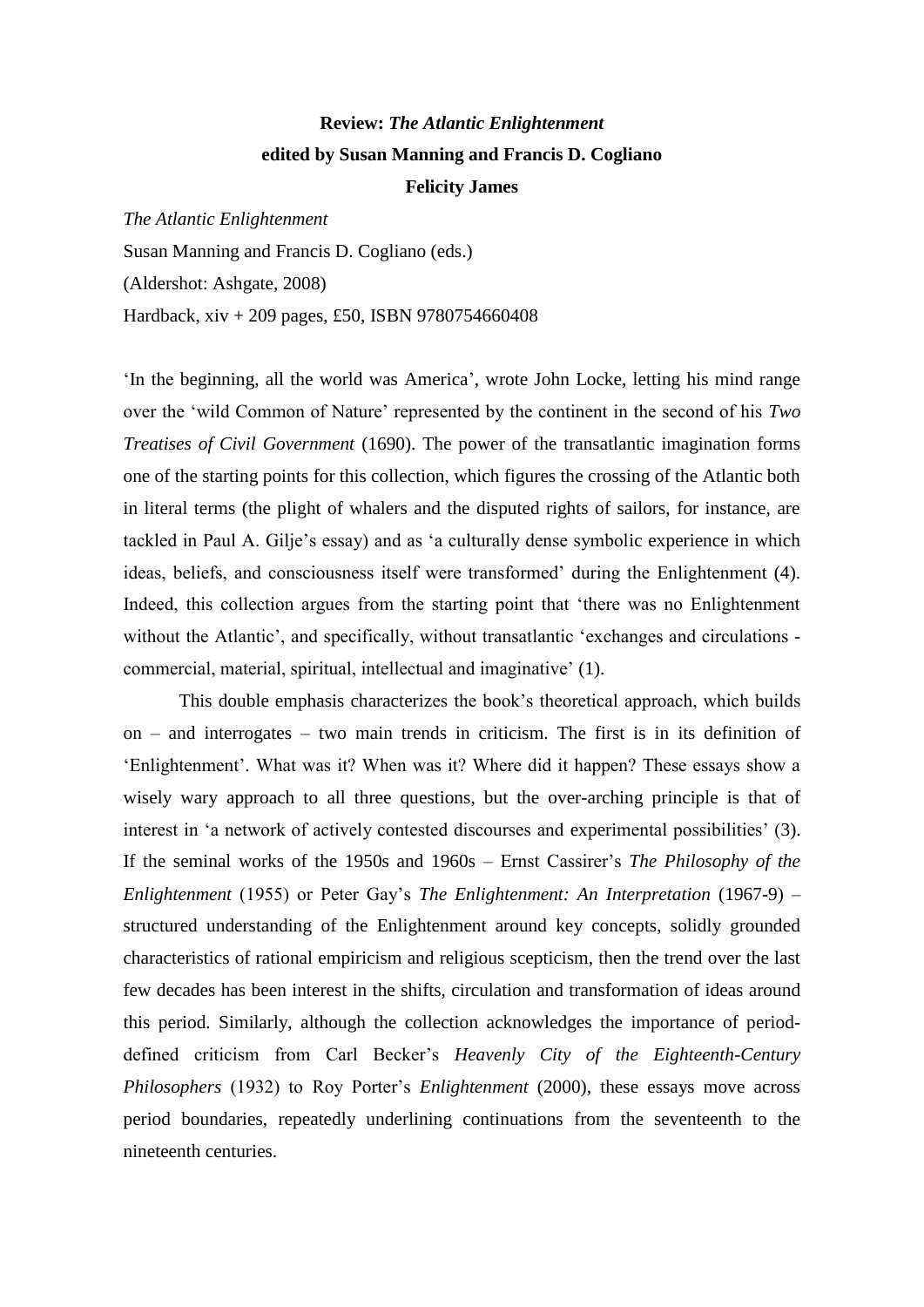The collection is also, of course, based on challenging national boundaries, and what the editors term 'nation-based analyses': this is, instead, the Enlightenment as 'Atlantic phenomenon'. Atlantic studies form the second of the two critical trends in which the book is interested, a relatively new preoccupation which informs work such as Bernard Bailyn's *Atlantic History: Concepts and Contours* (2006) and, indeed, the symposium which gave rise to this issue of *19*. The book offers an excellent introduction to the growth of interest in Atlantic history and scholarship, and takes this critical idea forward.

We begin with Paul Giles's 'Enlightenment Historiography and Cultural Civil Wars', offering a good, provocative overview of currents in Enlightenment criticism which extends the arguments of the 'Introduction', and recaps his recent publication, *Atlantic Republic: The American Tradition in English Literature* (2006). The 'grand Enlightenment metanarrative' frustrates Giles. Enlightenment fascination with abstraction, he contends, has a tendency to rub off on critics, and he argues, instead, for a more fractured, less programmatic way of reading the Enlightenment, a reading which leaves 'more room for discordances, discontinuities and incoherences' (20). He turns a sceptical eye on our desire to tell stories about the Enlightenment through our own experiences: Gay's desire 'to focus upon the iconoclastic tone of eighteenth-century culture as a kind of extended prelude to the climate of the 1960s, the era of John F. Kennedy, scientific technocracy, enlightened liberalism and sexual freedom [...] effectively appropriating a particular version of Enlightenment thought as a precursor to his own political concerns', or Gillian Brown's attempt, in *The Consent of the Governed* (2001) to establish the foundations of contemporary US multiculturalism in the American Enlightenment. It could be argued that no critical narrative can really hope to escape the grubby lens of present preoccupations, and nor should we want it to. Part of this book's appeal, after all, is a certain self-consciousness about, in the words of its editors, its 'particular bias and unique contribution [...] a *North* Atlantic Enlightenment primarily protestant in denomination, and Anglophone in orientation'. This is both a limiting device in this huge field and, as the editors admit, 'a practical consequence of our particular interests as Americanists living and working in Edinburgh' (9). Is Giles arguing we should erase the traces of these 'particular interests', attempt to redress the 'particular bias' of the individual narrative? Not quite: as his essay goes on to outline, he is really targeting the

### **Felicity James, Review:** *The Atlantic Enlightenment* **edited by Susan Manning and Francis D. Cogliano**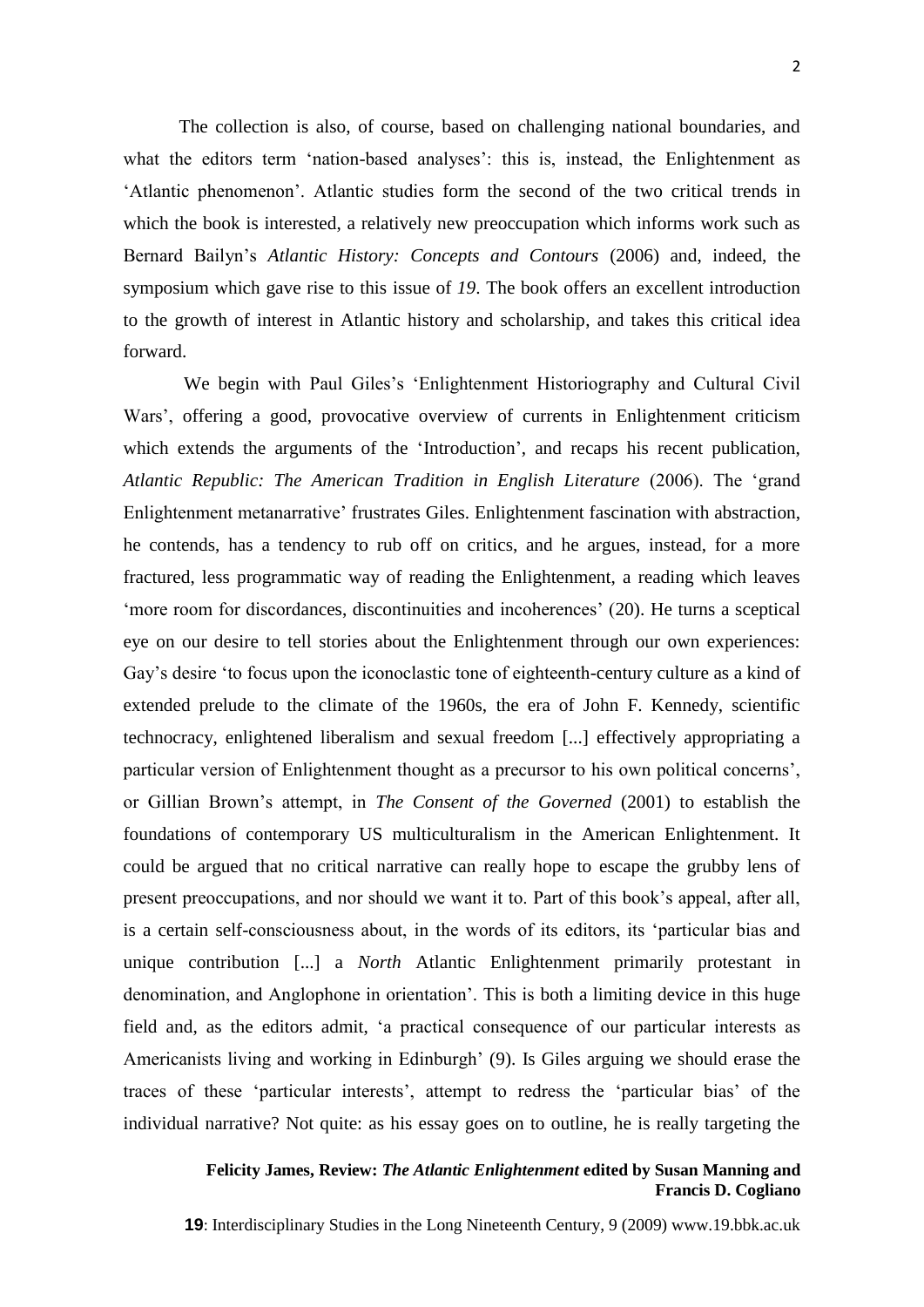'excessively rapid allegorisation of cultural formations and crosscurrents into grand schematic narratives' (24). There's a danger about these kinds of narratives, and what they may be used to justify. In particular, he wants to remind us of the 'conflicted and messy' nature of the American Revolution, to keep emphasising that its outcome 'owed as much to chance as to providence' and therefore to hold open the imaginative possibility of quite a different historical narrative (24). He nicely illustrates his point about contemporary critical historiography with the example of Richard Price, whose writing on the American Revolution he juxtaposes with Roy Porter's reading of the Enlightenment. Whereas Price's Atlantic Enlightenment is a joyful Dissenting vision – linking the American Revolution with the Glorious Revolution of 1688, and seeing, for instance, the 'new United States to be an incarnation of what Britain could and should have been if it had followed Locke's principles to their logical conclusion' – Porter's version is essentially secular rather than religious. Both, as Giles makes clear, are performing 'intellectual acts of retrospective appropriation' (33) which, perhaps, do an injustice to the slippery, conflicted nature of the period. The introduction and this first essay thus form a bold and theoretically sophisticated argument for what a concept of 'Atlantic Enlightenment' might do, and make the book's contribution to eighteenth-century scholarship clear.

If Giles focuses on how we might define the Enlightenment, the second essay, by Charles W. J. Withers, focuses on the Atlantic. Expanding on the idea of the Enlightenment as 'something dynamic' (37), Withers takes as his structuring metaphor the dynamic flow of the Atlantic Gulf Stream itself, reflecting the flow of intellectual exchange moving backwards and forwards across it. As a space of exchange, Withers's Atlantic contests the concept of '*the* Enlightenment moving east-west across the Atlantic as a single unproblematic phenomenon' (45), and refigures ideas of core and margin. The piece fits together well with the closing essay by Paul A. Gilje, which also focuses on the Atlantic: this time on the seaman who might traverse it. Gilje gives an illuminating account of the Anglo-American mariner, using writings about sailors such as Thomas Jefferson's pamphlets, and the moving commentaries of seamen themselves, such as Samuel Leech's *A Voice from the Main Deck* (1843) or *An Affecting Narrative of the Captivity and Sufferings of Thomas Nicholson* (1816). 'A man should be secured the rights of a citizen,' commented Leech, 'as well as on the planks as the soil of his country': Gilje

## **Felicity James, Review:** *The Atlantic Enlightenment* **edited by Susan Manning and Francis D. Cogliano**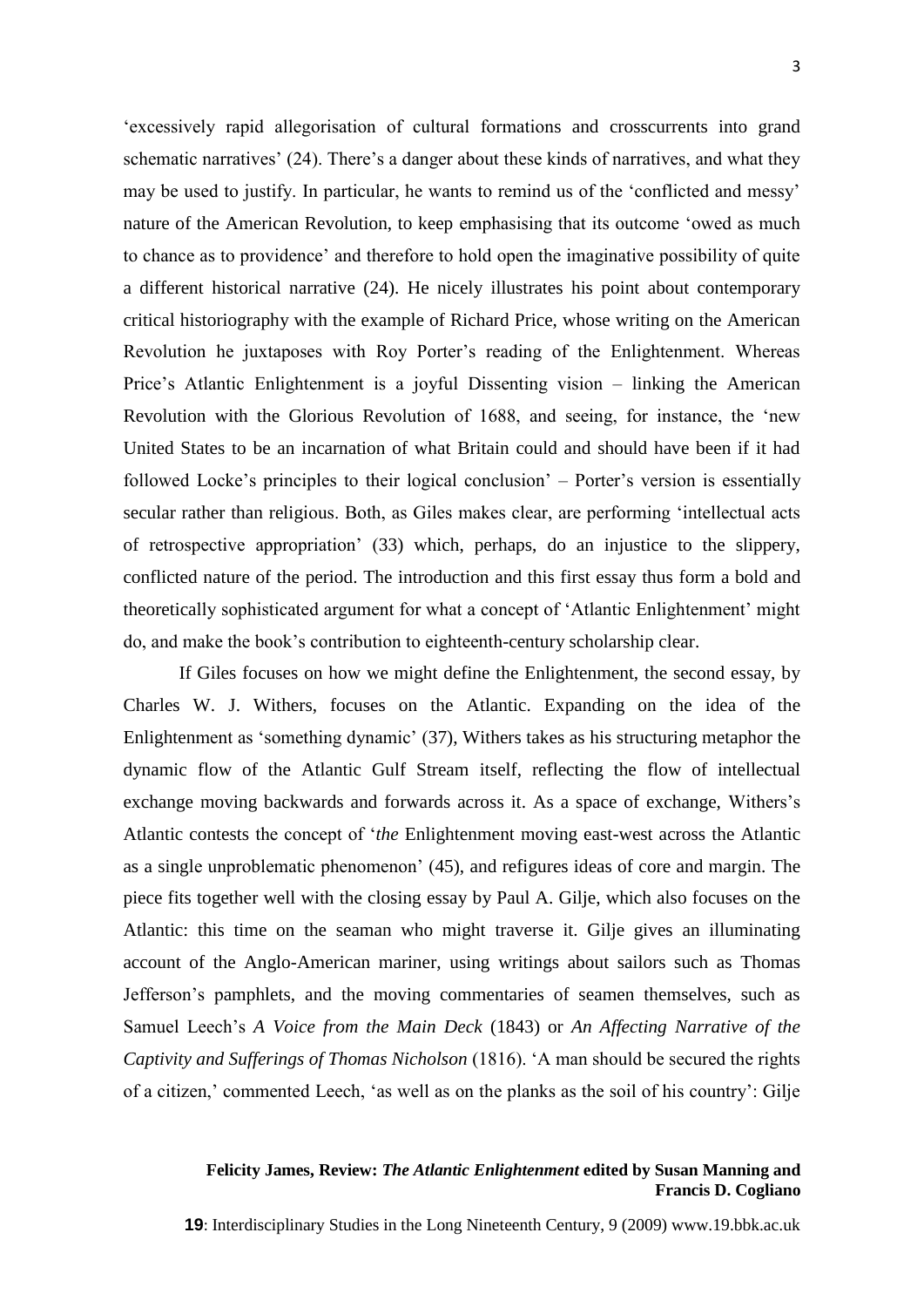attempts to outline the rights these citizens of the Atlantic actually had, and uses 'Anglo-American maritime culture' to question concepts of the Enlightenment on dry land.

The essays by Daniel W. Howe and Emma Rothschild use the concept of 'Atlantic Enlightenment' to afford different sorts of biographical insights. Howe discusses John Witherspoon, born in East Lothian, educated at the University of Edinburgh, who became president of the College of New Jersey – later to become Princeton – in 1768. The only clergyman to sign the Declaration of Independence, Witherspoon, with his habitual 'thick Scots accent', was at the heart of American politics and education. Not only did he have a shaping effect on the religious life of the college, mediating between the Old Side and New Side Presbyterians, he also changed the course of its educational development. Howe shows the lasting influence of his teachings on moral philosophy and rhetoric, and of the innovations he imported from his experience of the Scottish university system – lecturing to students, establishing a professorship of mathematics and natural philosophy, acquiring an orrery, fund-raising, and setting the college 'on the road to becoming one of the most influential of American universities' (65). Moreover, Howe demonstrates how, through Witherspoon, an important stream of Scottish common sense philosophy filtered into the outlook of America's constitutional founders, such as James Madison. So why don't we hear more about him? The relative paucity of scholarly work on Witherspoon and his influence, argues Howe, may be, in part, down to the division between British and American historians: his career, political, religious, philosophical, can only really be understood if both its Scottish and American aspects are fully considered. Atlantic scholarship such as this, with its emphasis on the 'dynamic flow' of ideas (in Withers' words) might redress this problem, and Howe makes a strong case for a re-reading of Witherspoon as a 'quintessentially Atlantic figure' (68).

But what of someone who never crossed the Atlantic? What can this type of 'dynamic' scholarship do for someone 'large and plump and indolent', whose pleasures were, self-confessedly, 'reading and sauntering and lownging and dozing, which I call thinking' (81). In contrast to Howe, Emma Rothschild begins her chapter with a 'distinctively unAtlantic figure': David Hume. Yet Rothschild makes a good argument for what an Atlantic reading can bring to light about this well-known figure. She details Hume's own voyages, including an ill-fated attempt to cross the Atlantic in 1746 as secretary to General St. Clair, an expedition which petered out in a confused attack on the

## **Felicity James, Review:** *The Atlantic Enlightenment* **edited by Susan Manning and Francis D. Cogliano**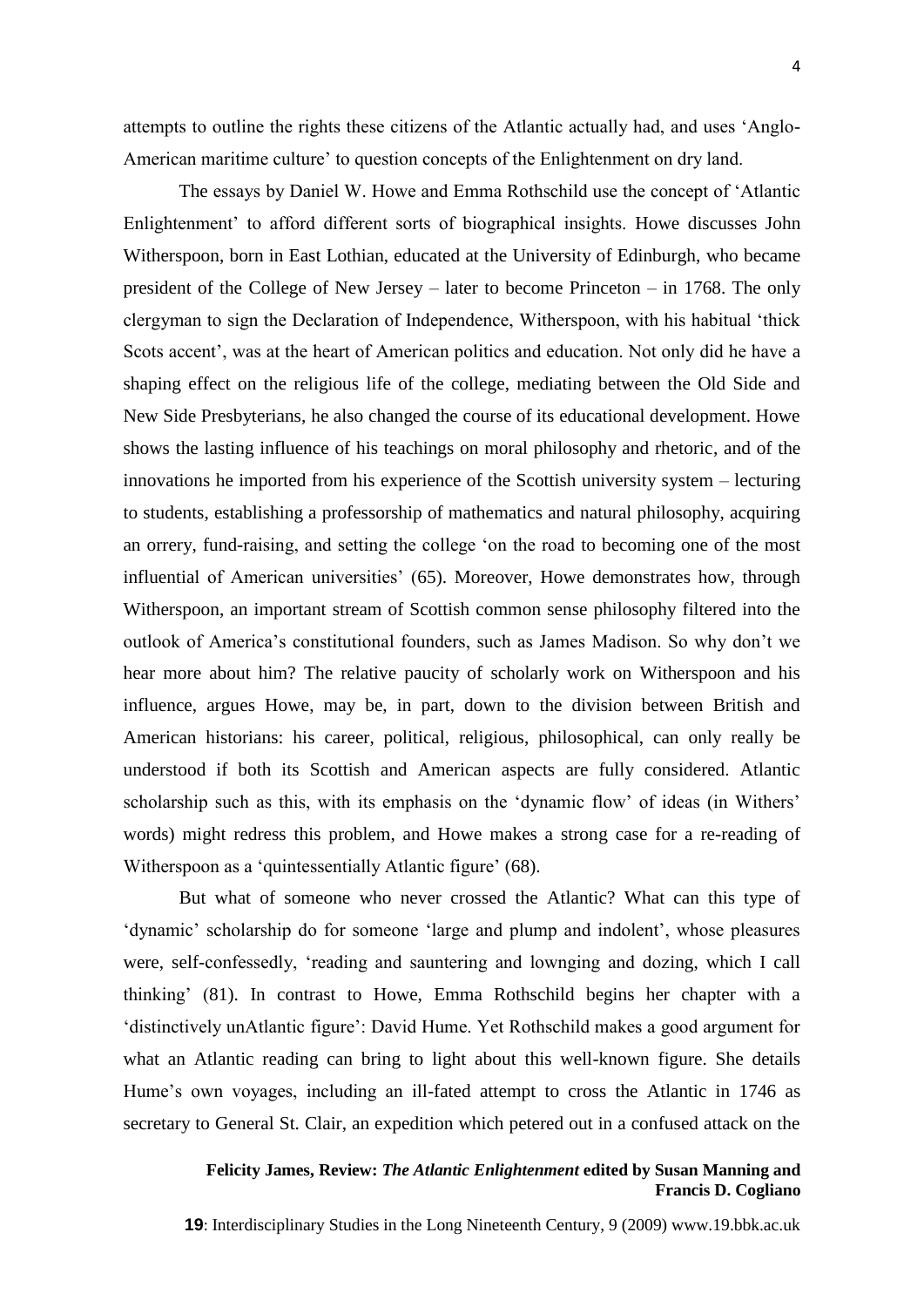French coast. But Rothschild makes the point that Hume's own experiences of the Atlantic were less important than the 'universe of oceanic connections' which he experienced both during his stays in Paris and London, and back at home in Edinburgh, where he continued to think transatlantically. 'I am an American in my Principles,' he wrote to his friend William Mure in 1775, 'and wish we would let them alone to govern or misgovern themselves as they think proper' (86). Hume's life, concludes Rothschild, illustrates 'the ways in which the Atlantic world of the eighteenth century extended far inland, into the interior of the provinces and into the interior of individual existence' (95).

Similarly, Thomas Ahnert's contribution on German responses to the American revolution shows how interest in America might also reach 'far inland' into Europe. Ahnert demonstrates the vigorous debate going on in Germany about the American crisis and its repercussions for trade and politics, and argues that German authors were keenly aware of the wider 'Atlantic context' (99). Peter S. Onuf's essay, 'Adam Smith and the Crisis of the American Union', also traces the ripples of debate about *The Wealth of Nations* which spread out across the Atlantic. His legacy, Onuf suggests, 'could cut in opposite directions' (150) – advocates of both free trade and protective tariffs could invoke Smith equally. Onuf's essay compliments Howe's discussion of Witherspoon: both pieces emphasize the ways in which British ideas might take on new life across the Atlantic, while also suggesting that this is not a purely one-way traffic.

Literary exchange and influence is not always given a full role in Atlantic scholarship, which sometimes tends towards the historical, so it is welcome to see  $-$  as well as Paul Giles' contribution – two pieces on the fictions of the Atlantic Enlightenment by Sarah F. Wood and James Chandler. Wood traces different Quixotic incarnations, from early eighteenth century readings of the 'lunatic knight' to a more Romantic 'just and virtuous hero' as the century wore on, and shows how these different interpretations then resurfaced transatlantically, popping up in Tabitha Gilman Tenney's *Female Quixotism* (1801) with its dreamy, deluded heroine Dorcasina (reminiscent of Mary Hays's Emma Courtney) and Hugh Henry Brackenridge's *Modern Chivalry* (1792-1815). Moreover, discussing these politically inflected Quixotes, Wood shows that it was primarily the 'promiscuously circulated and politically contested Quixote' employed by Revolutionary satirists of all political persuasions in the 1790s who crossed the Atlantic, rather than Cervantes' original. Don Quixote's transatlantic pilgrimages, she argues, give him a new

## **Felicity James, Review:** *The Atlantic Enlightenment* **edited by Susan Manning and Francis D. Cogliano**